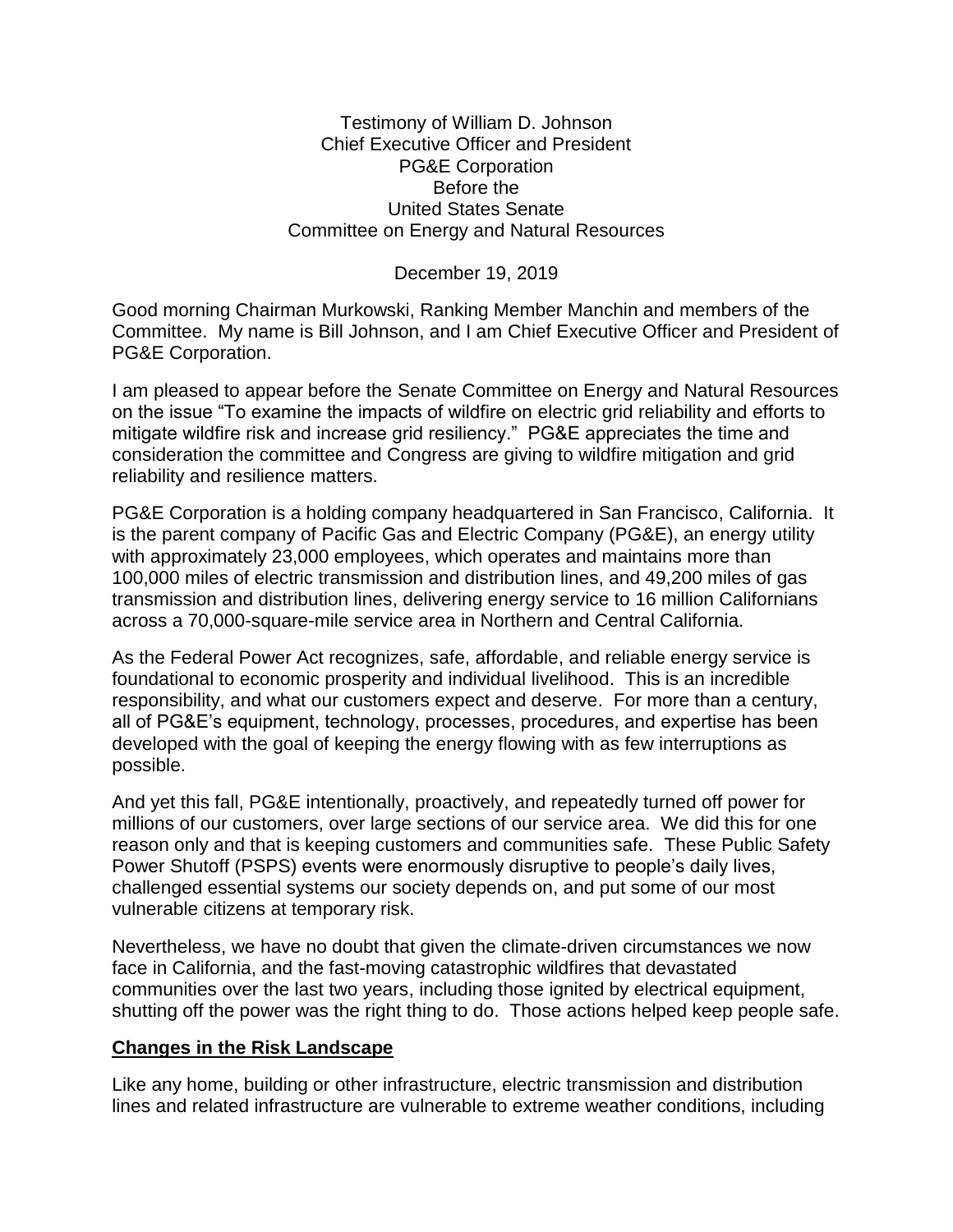hurricane strength winds. This creates conditions in which utility equipment can come in contact with surrounding vegetation or other objects, potentially resulting in wildfires, as we have unfortunately witnessed.

Over the last several years, California has experienced its largest wildfires in history, including last year's Camp Fire, the most destructive, with over 80 fatalities and extensive property loss.

These wildfires are tragic and devastating. PG&E is deeply sorry for the role our equipment had in some of those fires and is taking action to address the increased wildfire threat in which our infrastructure now operates.

Our efforts began with understanding the rapid and dynamic climate-driven changes that have occurred in PG&E's large and complex service territory, and what we must plan for going forward.

Over recent years, California has experienced a prolonged, record drought, unprecedented tree mortality, heat waves, and changing Diablo offshore winds that have resulted in a significant and an unforeseen increase in wildfires and the wildfire threat.

Between 2010 and 2018, according to the U.S. Forest Service, over 147 million trees in California alone have died from drought and invasive beetles. PG&E estimates there are more than 100 million trees adjacent to its overhead power lines with the potential to either grow into or fall into the lines.

Moreover, as air temperatures rise, forests and land are drying out, increasing fire risks and creating weather conditions that readily facilitate the rapid expansion of fires.

In fact, just seven years ago, only 15 percent of PG&E's service area was designated as having an elevated wildfire risk. Today, over 50 percent of PG&E's service area is designated as a high fire threat area by the California Public Utilities Commission (CPUC) and CAL FIRE. This means that now, over 30,000 miles of PG&E's assets are exposed to a higher wildfire risk – more than a tripling of the threat in less than a decade.

This risk will continue to worsen over time, with projections for an increase in average annual area burned by wildfire to 16 percent in 2025, and another 42 percent by 2050.

In short, the past is no longer a predictor of the future as we experience the increased risk, magnitude, and devastating impacts of wildfires. PG&E is adapting to this new reality expeditiously and transparently.

## **PG&E is Taking Action with its Wildfire Safety Plan**

Building upon additional safety precautions the company began implementing in 2017 and 2018, this year PG&E developed and received approval for its 2019 Wildfire Safety Plan from the CPUC.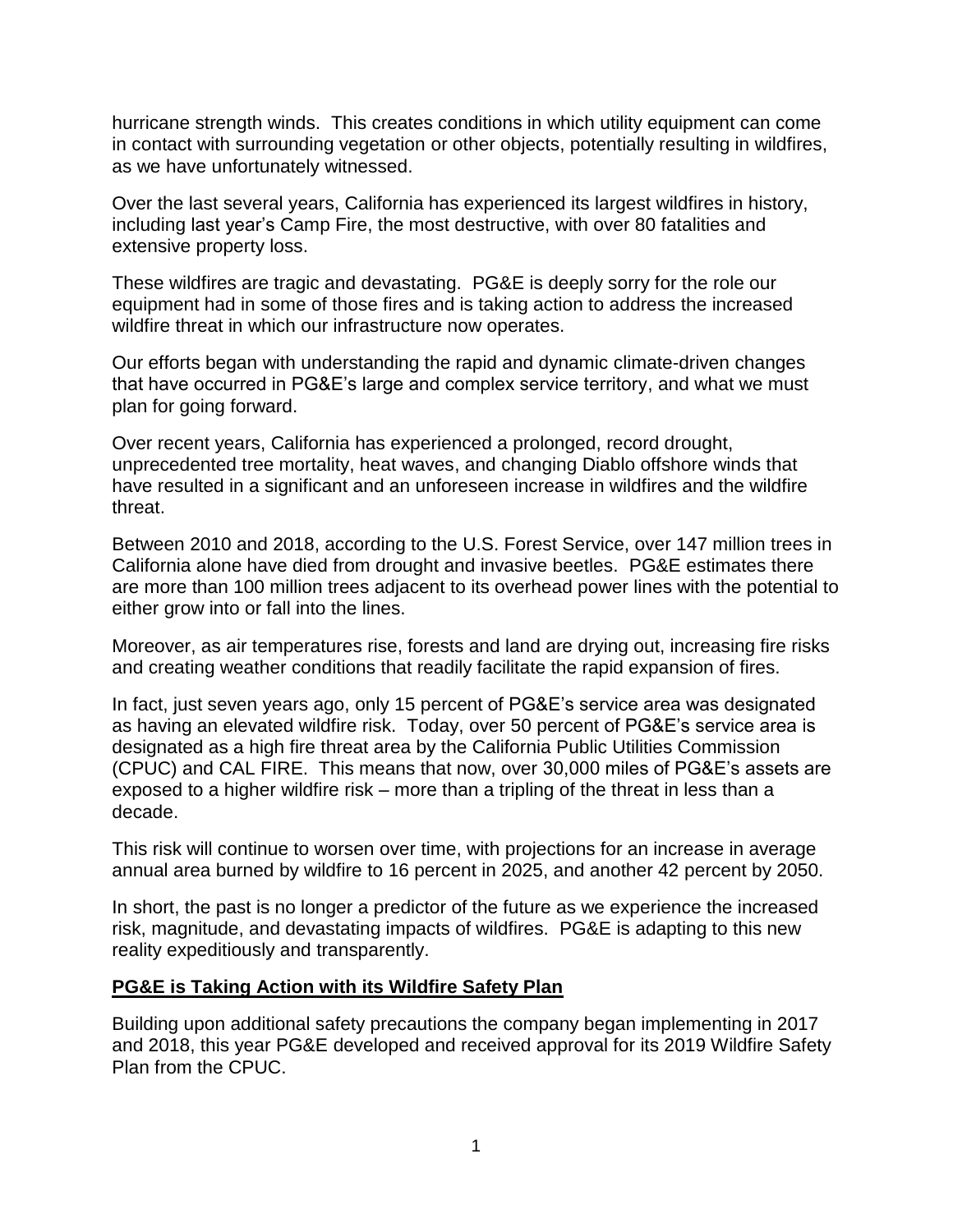The plan is an expansion of enhanced and additional safety precautions given the increased and growing wildfire threat, addressing various wildfire risk factors, based on an analysis of known fire ignition causes from electrical equipment, and consequences of failure that include population density and limited egress, through benchmarking and learning the best practices of others.

It is comprised of three elements: 1) bolstered situational awareness, wildfire prevention and emergency response efforts; 2) new safety measures that include accelerated safety inspections, enhanced vegetation management, and Public Safety Power Shutoffs, and 3) doing more over the long term to harden the electric system to help reduce wildfire threats and increase resilience for our customers and communities.

To date, PG&E has undertaken a significant amount of work and made tremendous progress. For example, PG&E has installed more than 600 weather stations and 130 high-definition cameras across its service area. PG&E will continue to expand these networks to enhance weather forecasting and modeling and improve the company's ability to predict and respond to extreme wildfire danger. PG&E is on track to install a total of 1,300 weather stations and 600 cameras by 2022, a density of one weather station roughly every 20 circuit miles and video coverage of roughly 90 percent of the high-risk areas.

This data is leveraged at PG&E's Wildfire Safety Operations Center (WSOC), which serves as PG&E's 24/7 hub for monitoring wildfire risks and coordinating prevention and response efforts across Northern and Central California.

We also finished an unprecedented process to inspect every element of our electric system within the high fire-threat areas in 2019, comprised of almost 750,000 transmission, distribution and substation structures and over 25 million electrical components in those areas. We climbed these structures, we used drones and we performed 18 months of inspections in only four months.

Whenever we found equipment that needed immediate repair, we fixed or replaced it. We have assured that every piece of electrical equipment within and next to the high fire-threat areas is suitable to serve our customers and the broader system.

On managing vegetation along our rights-of-way alone, we have spent approximately \$3.8 billion since 2009. Our vegetation clearance efforts continue to meet important state vegetation and fire safety standards through routine vegetation management work, which require clearances of 4 feet around power lines in high fire-threat areas, with recommended minimum clearances of 12 feet or more at time of prune to ensure compliance year-round.

PG&E is taking this work a step further to proactively address forest health management and fire risk reduction, including analyzing tree failure patterns across different species; using advanced detection techniques to help predict tree failures; and patrolling of power lines in high danger areas.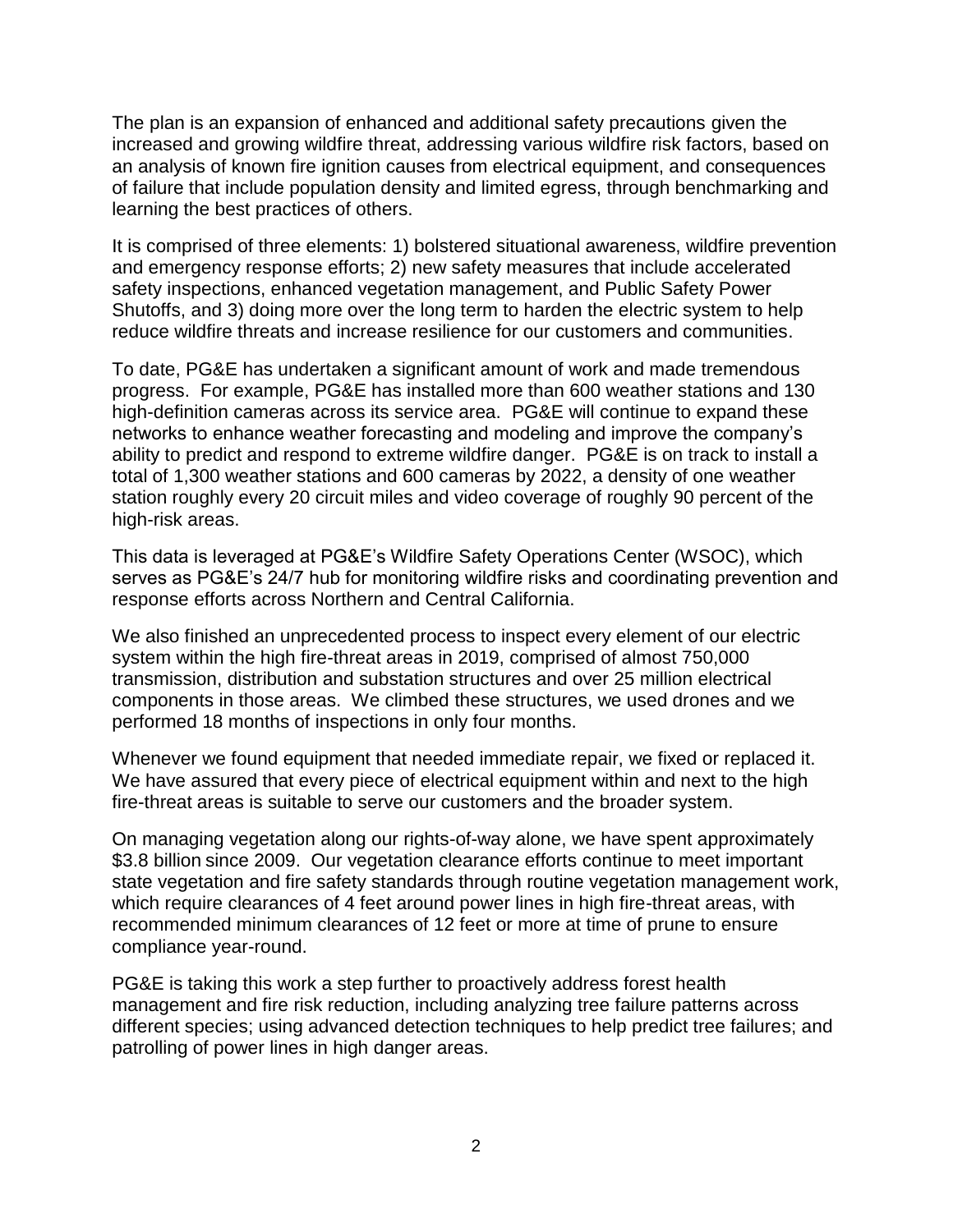We are grateful for the partnership of our federal land partners in providing us the access needed to conduct these inspections and vegetation management work.

Beginning in 2017, PG&E disabled automatic reclosing, switches used on distribution lines to detect and interrupt momentary faults, in high fire-threat areas during wildfire season and periods of high risk, and is upgrading more reclosers and circuit breakers with remote control capabilities.

PG&E is installing stronger and more resilient poles and covered power lines, including targeted undergrounding, starting in areas with the highest fire risk, ultimately upgrading and strengthening approximately 7,100 miles over the next 12-14 years. To date, PG&E has completed 129 miles of hardening work.

Also included in the 2019 plan is an expansion of the PSPS program to include all electric lines that pass through high fire-threat areas – both transmission and distribution – and the creation of 40 new resilience zones that can power central community resources during these events by 2022.

# **PG&E's Commitment to Safety**

Proactive de-energization to reduce the threat of catastrophic wildfires is a recognized best practice and is part of PG&E's Wildfire Safety Plan, required by California state law. As outlined in that plan, PG&E has established protocols to guide our decisions to turn off the power, which is driven by weather conditions (Red Flag Warnings, high winds, low humidity levels, and condition of vegetation) that have the potential to damage our powerlines and other equipment.

PG&E appreciates its ability to use data from the federal government, including the National Weather Service and NOAA satellites, to help us understand these weather conditions.

Recognizing the immense impacts that these events have, PG&E began an aggressive outreach campaign before wildfire season to increase awareness and preparedness with first responders, local communities, and customers for such outages. This outreach included distributing over 18.8 million PSPS-related direct mail pieces and 17.1 million emails, as well as conducting over 1,000 in-person stakeholder meetings, 23 open houses, 17 workshops, and 6 webinars.

In developing the scope and throughout PSPS events, PG&E remains committed to working in partnership with first responders and impacted counties in real time and is continually working to improve our communications about PSPS events with customers. That includes providing as much notice as possible of a potential PSPS event to those impacted, 48 hours when possible, as well as notifying those that will not be impacted as our event evolves.

Resources available during these events include Community Resource Centers, where restrooms, bottled water, coffee, snacks, electronic-device charging and air-conditioning are available.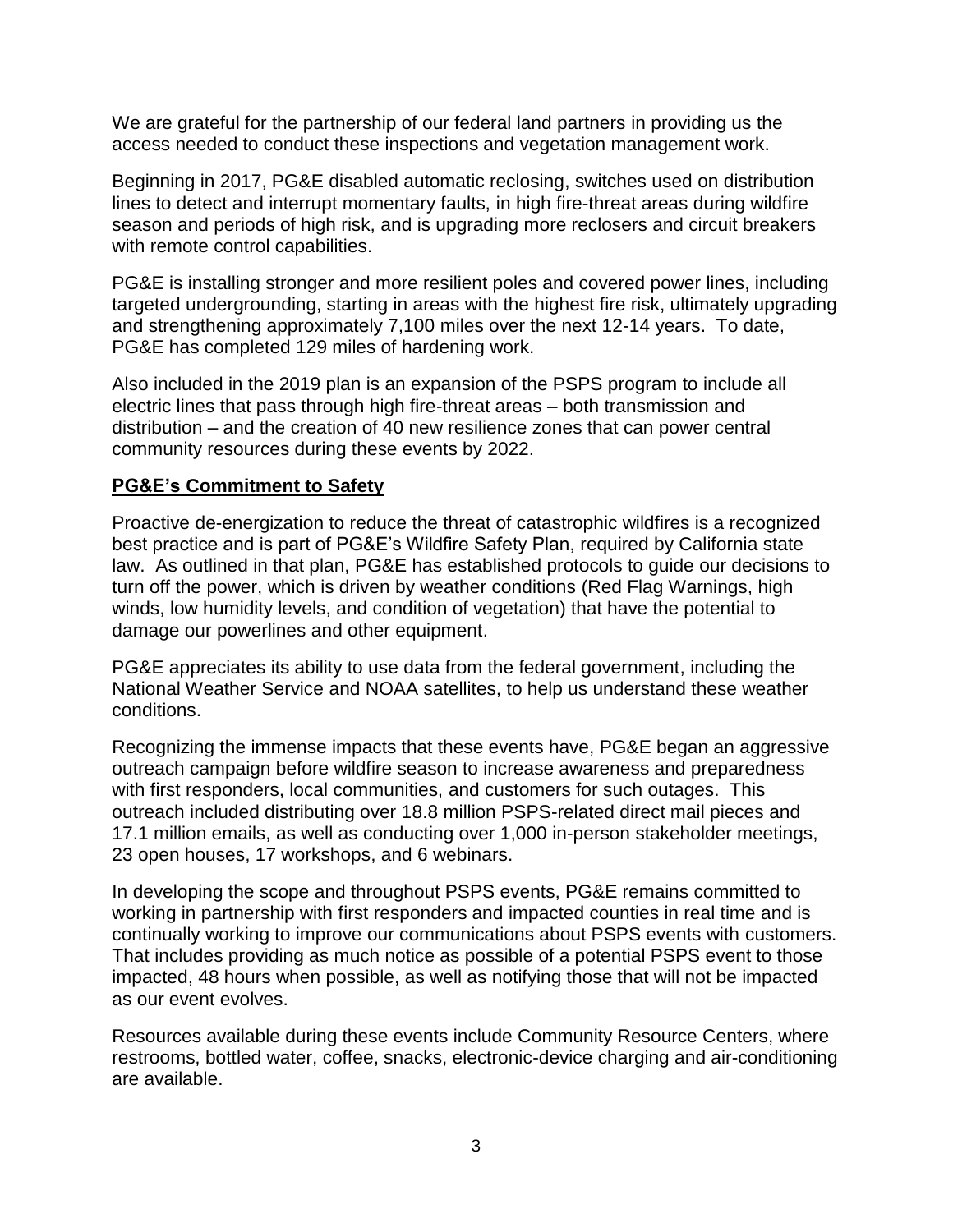Before a PSPS event, crews visually inspect PG&E's powerlines that are in scope for a potential event to provide on-the-ground conditions that factor into our decision making. After the weather clears and it is safe, crews again inspect the impacted power lines and make any necessary repairs or corrective actions, so that an ignition does not occur upon re-energization.

As we continued the program during this year's wildfire season, PG&E experienced challenges and incorporated lessons learned in subsequent events. Those include improved capacity to respond to customer call volume and web traffic, coordination with local counties, and minimizing the PSPS impacts. For example, we expanded the services offered at our Customer Resource Centers, deployed temporary generation, including up to 65 megawatts during the late October events, and began testing infrared technology to conduct inspections at night in order to reduce restoration times.

Throughout these events, our most important responsibility is the safety of the customers and communities we serve. We can and will improve our execution through better pre-planning and coordination with first responders and government partners, and better anticipating the needs of PG&E's vulnerable customers. PG&E is conducting in depth, in person after action reviews now through early next year to incorporate feedback and lessons learned.

This year, PG&E's PSPS program achieved its singular goal: there was no loss of life during wildfires in 2019 – despite some of the most extreme fire-season conditions that our region has seen in decades. Our extensive analysis of the wind-related damage and hazards to our de-energized lines shows that had the power remained on when the danger was highest, fire would have been the likely result.

We know that our work will never be done when it comes to protecting human life and public safety – and we are determined to get it right.

At the same time, we know with just as much certainty that repeatedly turning off the power for millions of people in one of the most advanced economies in the world – even in the interests of safety – is not a sustainable solution to the wildfire threats we face.

## **Planning for the Future with Customer-Based Solutions**

I want to assure you that we do not expect an annual repeat of what we went through this fall. We are working hard now to narrow the scope and duration of future safety shutoffs and minimize their customer impact as much as possible.

This includes evaluating new technologies such as sensors to detect emerging conditions on the electric grid and improve situational awareness, use of artificial intelligence and hyperspectral imaging of vegetation, and testing equipment that has been successfully deployed in Australia to reduce the risk of causing a spark from a falling power line before it hits the ground.

We are partnering with communities to create new microgrids or "resilience zones" with the potential of powering central community resources during a PSPS or other loss of power event.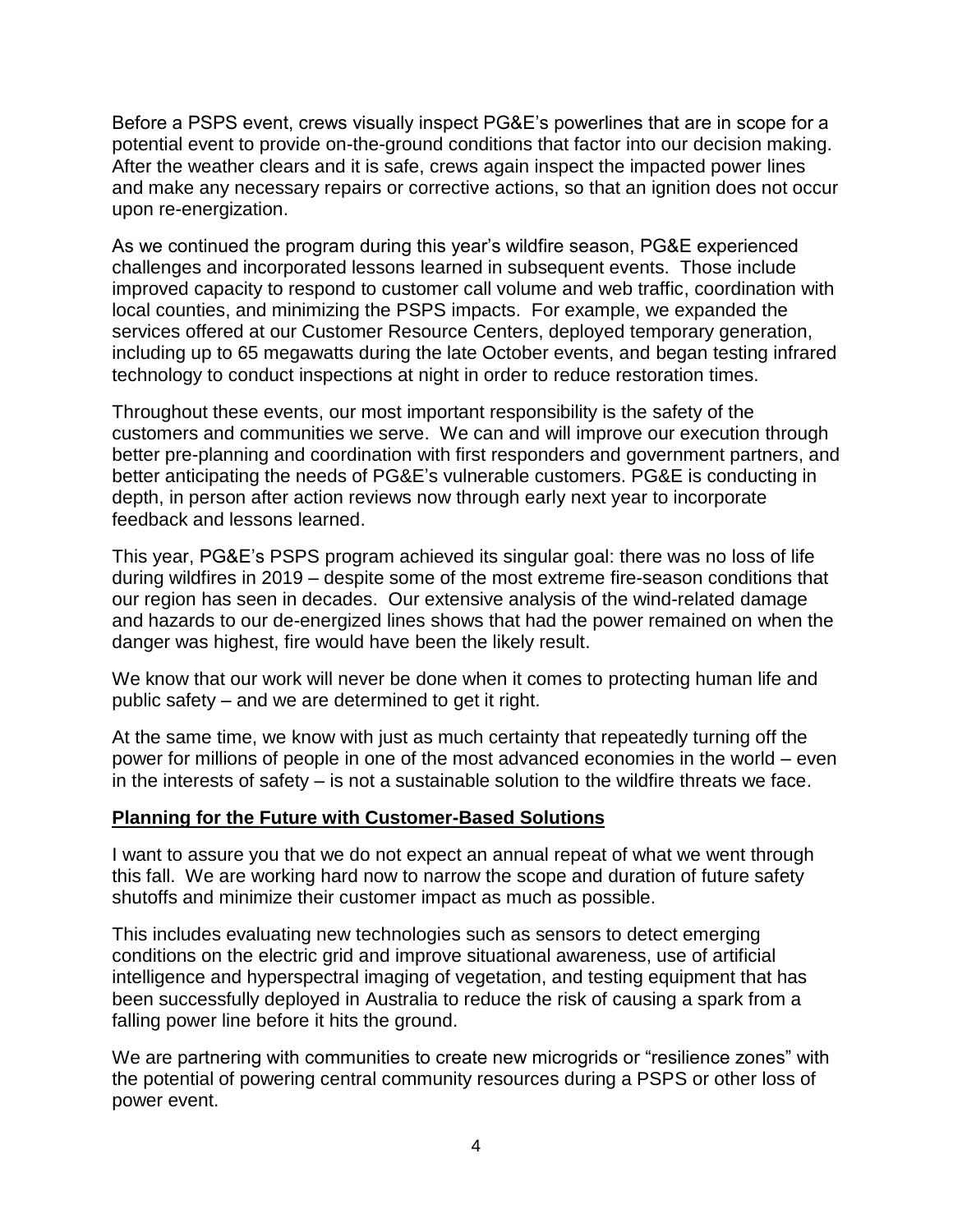In addition to our engagement with California's state and local agencies, at the national level, PG&E is continuing to work in coordination with the Edison Electric Institute and its Board of Directors to focus on industry's efforts to manage and mitigate wildfire risks.

Earlier this year, the Electricity Subsector Coordinating Council (ESCC), which represents investor-owned electric companies, electric cooperatives and public power utilities, expanded its focus to include wildfire issues. Initially the ESCC, along with the Departments of Energy, the Interior, and Agriculture, will focus on enhancing wildfire safety, prevention and response, including permitting and land management policies, and deploying technological advancements. The Grid Modernization Lab Consortium (GMLC), a strategic partnership between the Energy Department and the National Laboratories, is also a key partner in this effort.

We are constantly striving to improve our execution and addressing the impacts of PSPS events, as we comprehensively address the risks of fire ignitions and spread so that future shutoffs become smaller and shorter.

This is not a simple problem. And it is not limited to California. Electric power companies in other parts of the Western United States are seeing some of the same factors at work in their service areas and are looking to adapt their systems to this new reality, including consideration and implementation of protocols to proactively deenergize for safety.

## **Federal Policy Solutions to Increase Wildfire Resilience**

PG&E fully supports the common sense, meaningful steps taken by Congress over the years to prevent catastrophic wildfires, and you can be assured that we will remain an active voice in sharing our experiences related to reducing wildfire risk.

We appreciate all the efforts made to date by Congress to reduce the wildfire risk and keep our customers and the communities we serve safe. More specifically, we applaud the previous, 115th Congress for advancing comprehensive legislation (now Public Law) that includes provisions to: 1) modernize how utilities manage vegetation along utility rights-of-way that cross federal lands; and 2) provide realistic solutions to fire borrowing so the federal government can complete its maintenance and prevention work.

With respect to the vegetation management policy, we remain hopeful that the U.S. Forest Service and Bureau of Land Management will implement policies in 2020, as mandated by Congress, that respect congressional intent, including its commitment to electric reliability and public safety.

We also applaud Congress' decision to include Unmanned Aerial System (UAS) provisions under the Federal Aviation Administration Act. These important policies allow utilities to apply for a beyond visual line of sight (BVLOS) waiver, which can be utilized for emergency response and to speed up restoration following storms, outages or PSPS events.

PG&E also thanks Congress for advancing the National Defense Authorization Act (NDAA), which includes important wildfire-related provisions authorizing the U.S.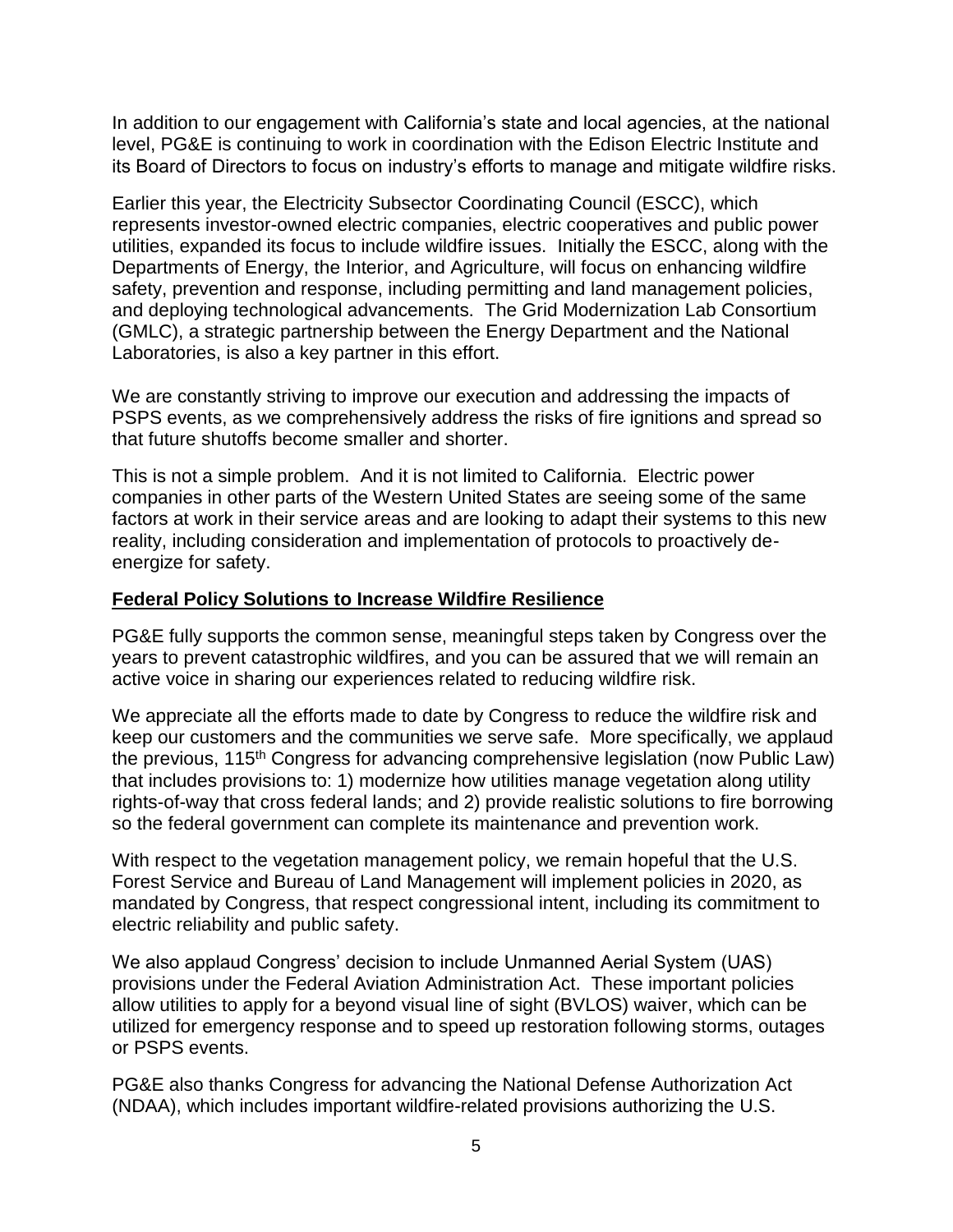Department of Defense to report out on the feasibility of using satellite and other aerial technology, like Unmanned Aerial Vehicles, to detect wildfires at ignition. It also requires reporting the location of such fires to first responders once the incident is detected.

While these steps on the federal legislative front have been encouraging, we believe additional action at the federal level is necessary to further reduce wildfire risk.

More specifically, Congress should focus on addressing the following areas:

**Protect Energy Affordability for Low-Income Customers** – Increasingly frequent and destructive climate events require utilities to rebuild and reinforce energy infrastructure – whether it is rebuilding power lines after a storm or installing new grid technologies to mitigate damage in the future. In most cases, the costs of these efforts fall on consumers. Congress should examine assistance programs that provide eligible customers relief from increasing electricity costs that result from climate adaption and resilience. A program modeled after the federal Low-Income Home Energy Assistance Program (LIHEAP) or creating a resilience tax grant program would ease the burden of utility bills for those low-income Americans who meet relevant criteria.

**Continue to Fund Forest Management, Fire Suppression Activities** – There are approximately 147 million dead or dying trees in California that increase the risk of wildfires. Congress should continue to fully fund federal agencies and support publicprivate partnerships charged with managing forests on federal lands. Additionally, Congress should continue to provide federal firefighting programs with sufficient funding to cover the costs of suppressing an increasing number of wildfires. If federal land managers do not have sufficient wildfire suppression costs, they can be forced to divert funding from forest health and fire prevention programs.

**Ensure Administration Implements Forest and Vegetation Management** –

Congress must ensure that the U.S. Departments of Agriculture and the Interior implement measures passed by Congress that allow utilities to better manage vegetation near their infrastructure on federal lands. Congress should also consider advancing legislation to complement certain policies outlined in Executive Order (EO) 13855, "Promoting Active Management of America's Forests, Rangelands, and Other Federal Lands to Improve Conditions and Reduce Wildfire Risk."

**Ensure Access to Federal Lands for Prevention, Response** – Limited accessibility to some federal lands can compromise first responders' ability to access and respond to wildfires. Lack of roadways and restrictions on aircraft usage, for instance, can complicate efforts to respond swiftly and forcefully to fires as soon as they are identified. Congress should work with the Executive Branch, state and local emergency responders to identify and remove artificial barriers that can inhibit quick response. Additionally, the federal government should establish standardized approaches, in coordination with utilities, to address routine utility maintenance work on federal lands.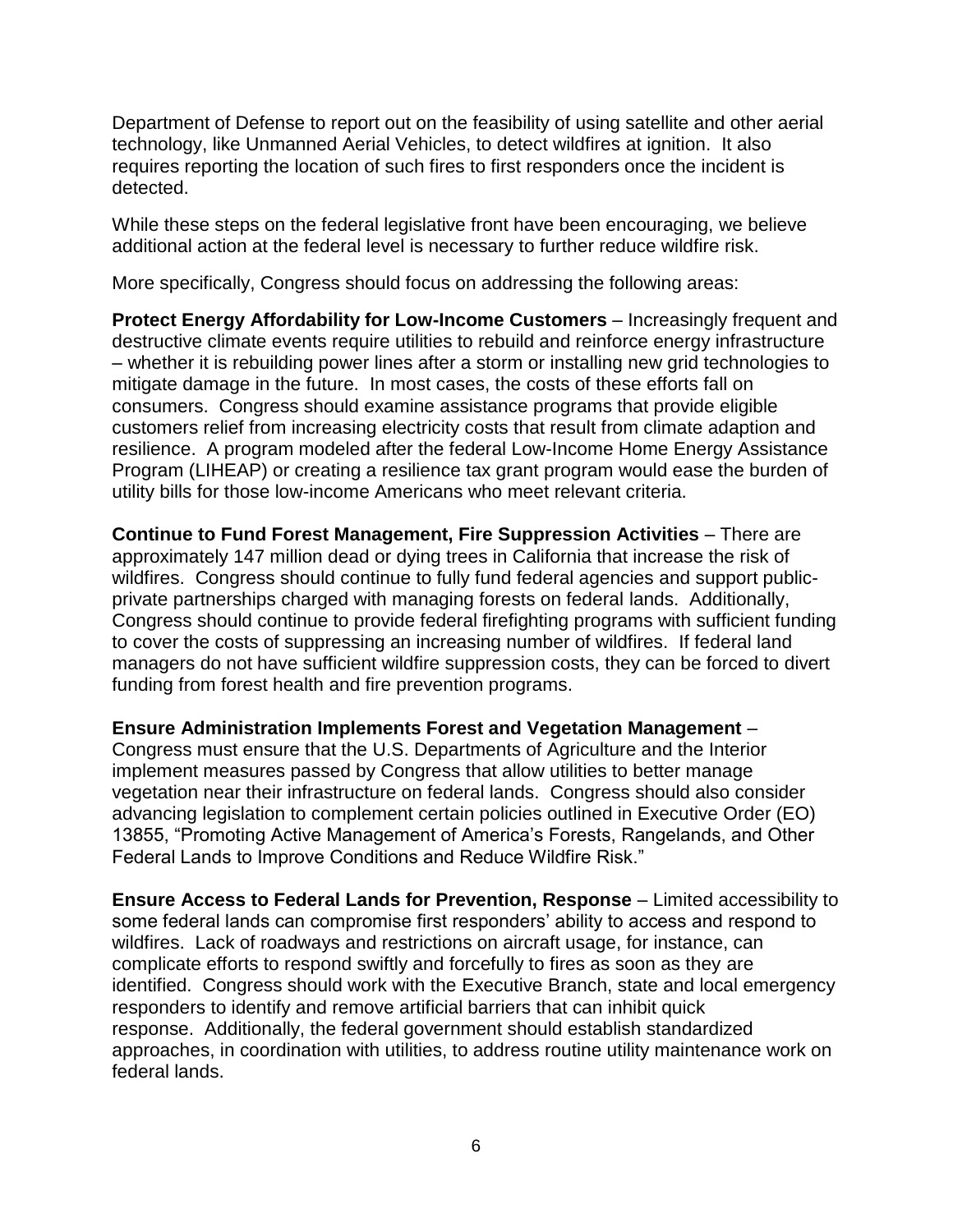**Authorize Regional Operations and Maintenance Plans** – Promote coordination and cooperation by adopting regionally-based templates for operation and maintenance plans, which establish consistent work practices with clear expectations of the federal land agencies and utilities. At the same time, it is important to clarify work-streams that can be performed with notifications and those which require prior agency review and approval. To the extent possible, steps should be taken to promote joint preparation of National Environmental Policy Act documents among federal agencies for vegetation management activities to maximize efficiency and coordination, while ensuring consistency with applicable land management plans and policies, and applicable law.

**Enable Federal Agencies to Share Satellite Data on Wildfire Detection** – Most wildfire detection occurs when someone sees an outbreak and informs first responders. Since fire outbreaks can occur in very remote areas, a fire can burn for a long time before human identification. Modern satellite technology operated by the U.S. Department of Defense can detect an outbreak almost instantaneously – when the wildfire covers an area as small as 100 square feet. Under certain circumstances, DoD can share geospatial data with other federal agencies. Congress should encourage the Defense Department to institute a data-sharing program with the U.S. Forest Service through which it would be immediately notified if the Defense Department satellites detect an outbreak, allowing the Forest Service to alert local authorities and coordinate a quicker response.

**Promote Resilient Communities** – There are many ways Congress can promote resilience in the local communities they represent, and among their constituents including (but not limited to): promoting public-private partnerships to design, develop and fund resilience projects; establish voluntary resilient zoning and building codes and standards, using the LEED certification program as a model, and providing economic incentives for customers and communities in disaster prone areas; incorporating climate resilience in future federal spending and planning decisions to maximize infrastructure lifespans; and ensure continued federal government support for programs supplying climate change research, modeling and data collection, knowledge sharing and transfer, and funding for climate resilience planning and implementation.

**Federal Support for Research and Development** – The federal government can play a critical role in advancing research, development and deployment of the technologies that can allow utilities to better plan for and increase their wildfire resilience. Such technologies could include: 1) technologies to harden electric infrastructure in the face of wildfire risks, such as faster, more intelligent reclosers and improved "downed line" technologies; 2) improved sensor technology for electric transmission and distribution lines; 3) analytical tools to better model the impacts of climate change on energy infrastructure; and 4) long-duration energy storage systems and advanced, lowemission mobile generation systems that can provide power during outages.

**Comprehensive study of wildfire causes, impacts, and recovery** – Congress should request a comprehensive evaluation of recent events by the Government Accountability Office. The study should evaluate the direct and indirect causes and contributing